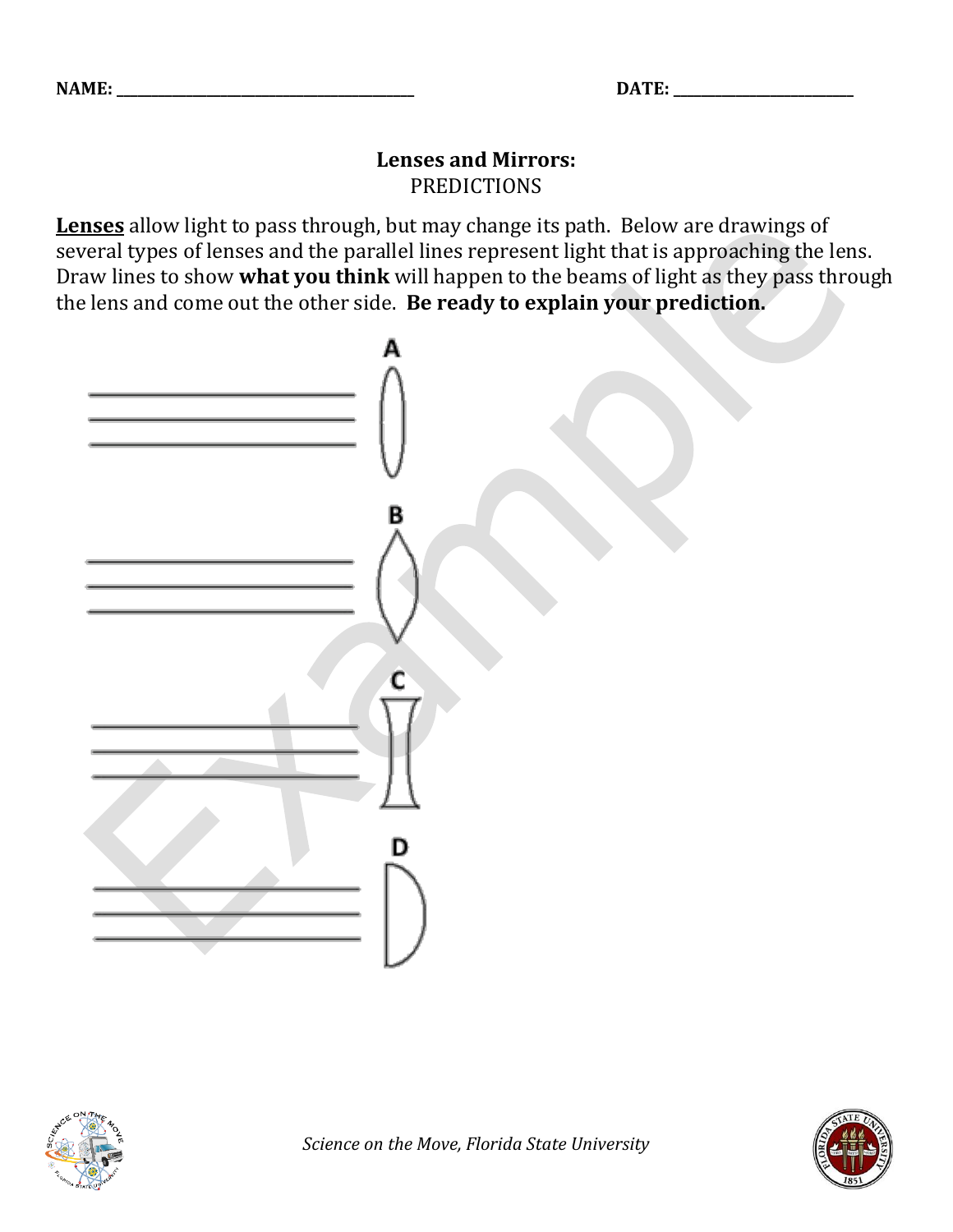**Mirrors** reflect light instead of allowing it to pass through. Below are images of several different types of mirrors and the parallel lines represent light that is approaching the mirror. Draw lines to show **what you think** will happen to the beams of light as they are reflected off of the mirror. **Be ready to explain your prediction.**





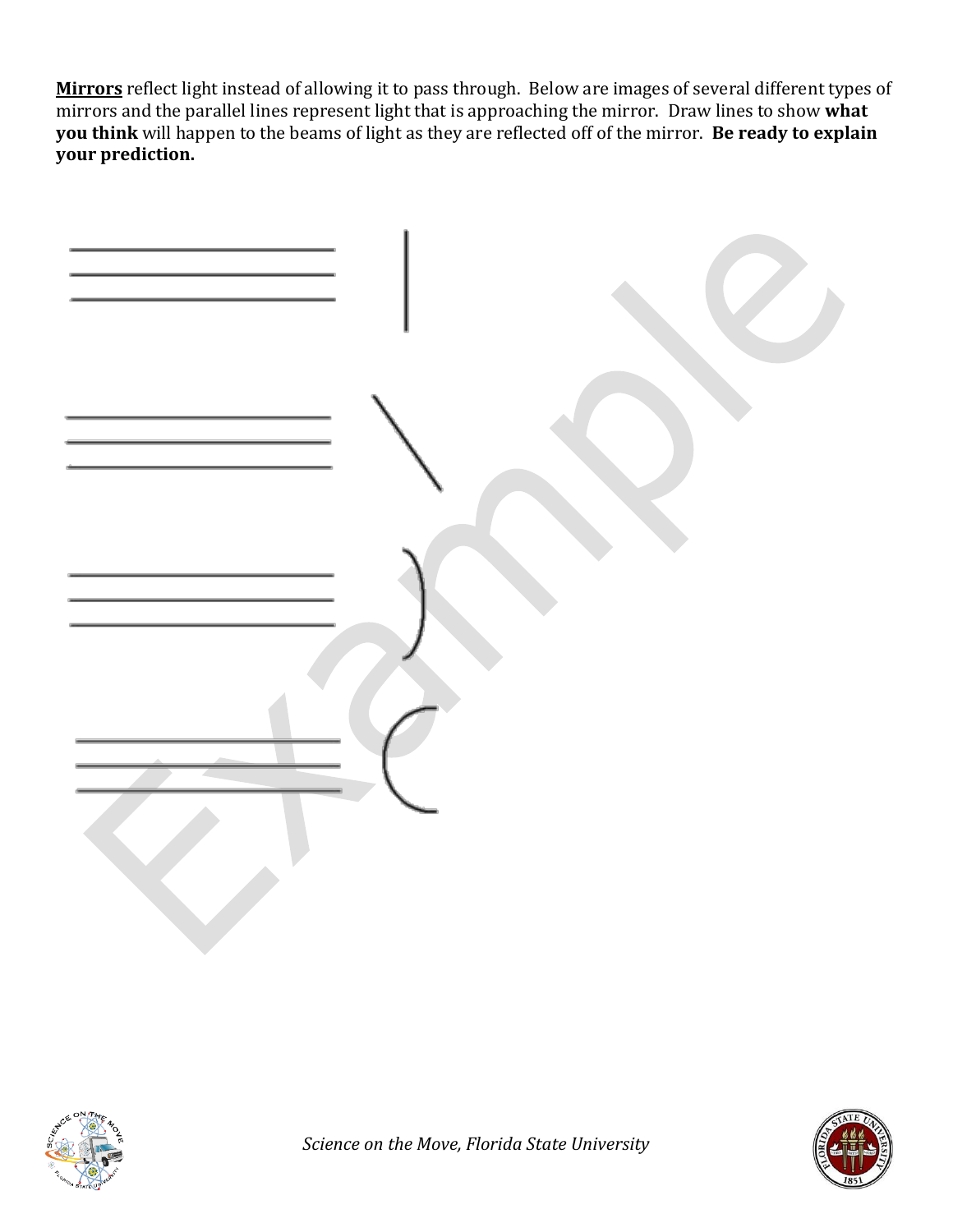## **Lenses and Mirrors:** OBSERVATIONS

After you have written your predictions on the first handout, take turns with your teammates using the materials in the kit to try each type of lens below. Draw lines to show **what actually happened** when you tested each lens.



If you had to put the above lenses labeled A-D into two groups or categories, how would you describe each group? Please describe the two groups below and write which lenses would fit into each group.

Category 1:

Category 2: